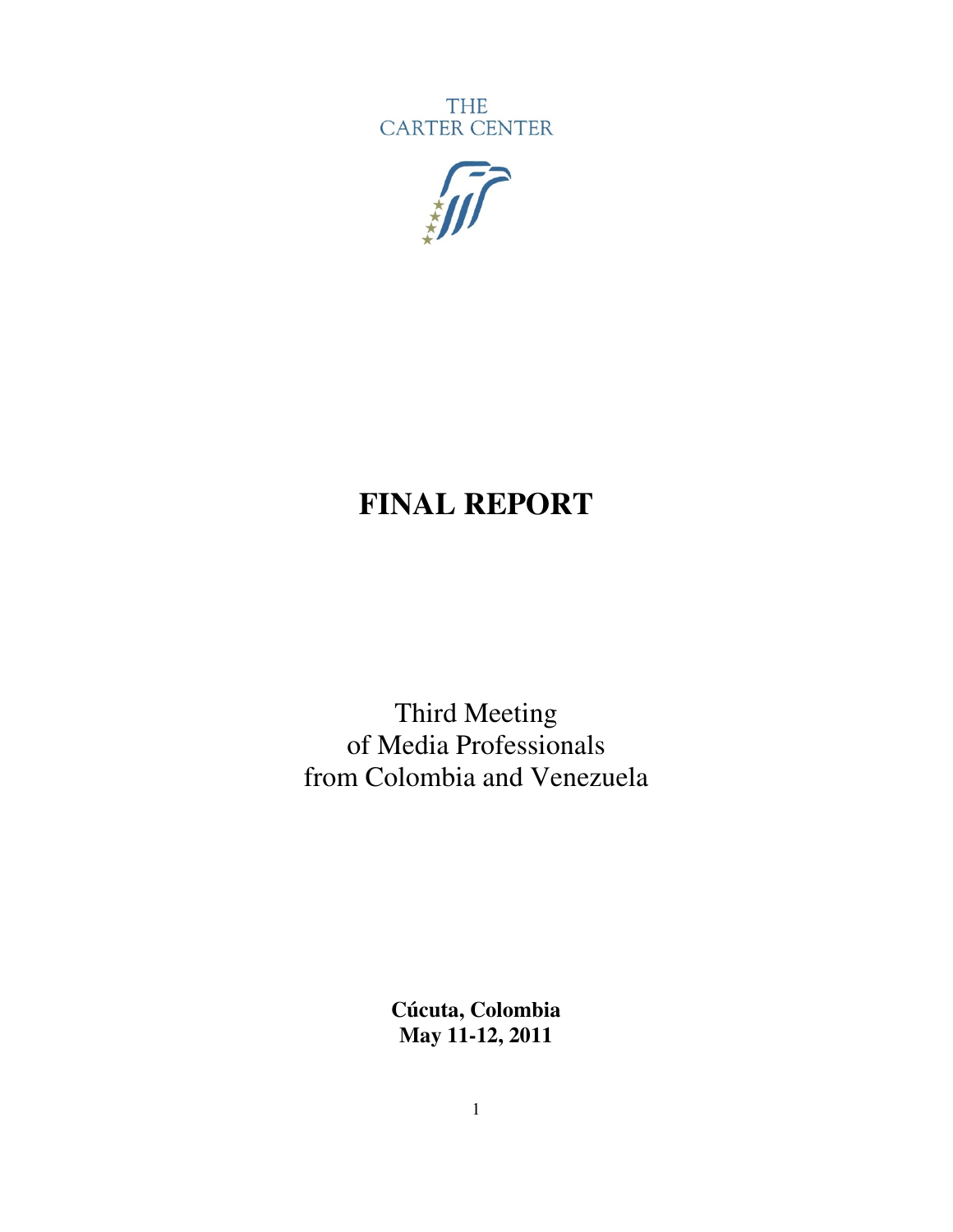### **CONTENTS**

- 1. Introduction
- 2. Meeting summary
- 3. Achievements and agreements

#### Annexes

- a. Meeting agenda
- b. Participant list
- c. Participant biographies
- d. Media Coverage
- e. Characteristics of binational media coverage (2007-2010). Study by Georgia State University and The Carter Center.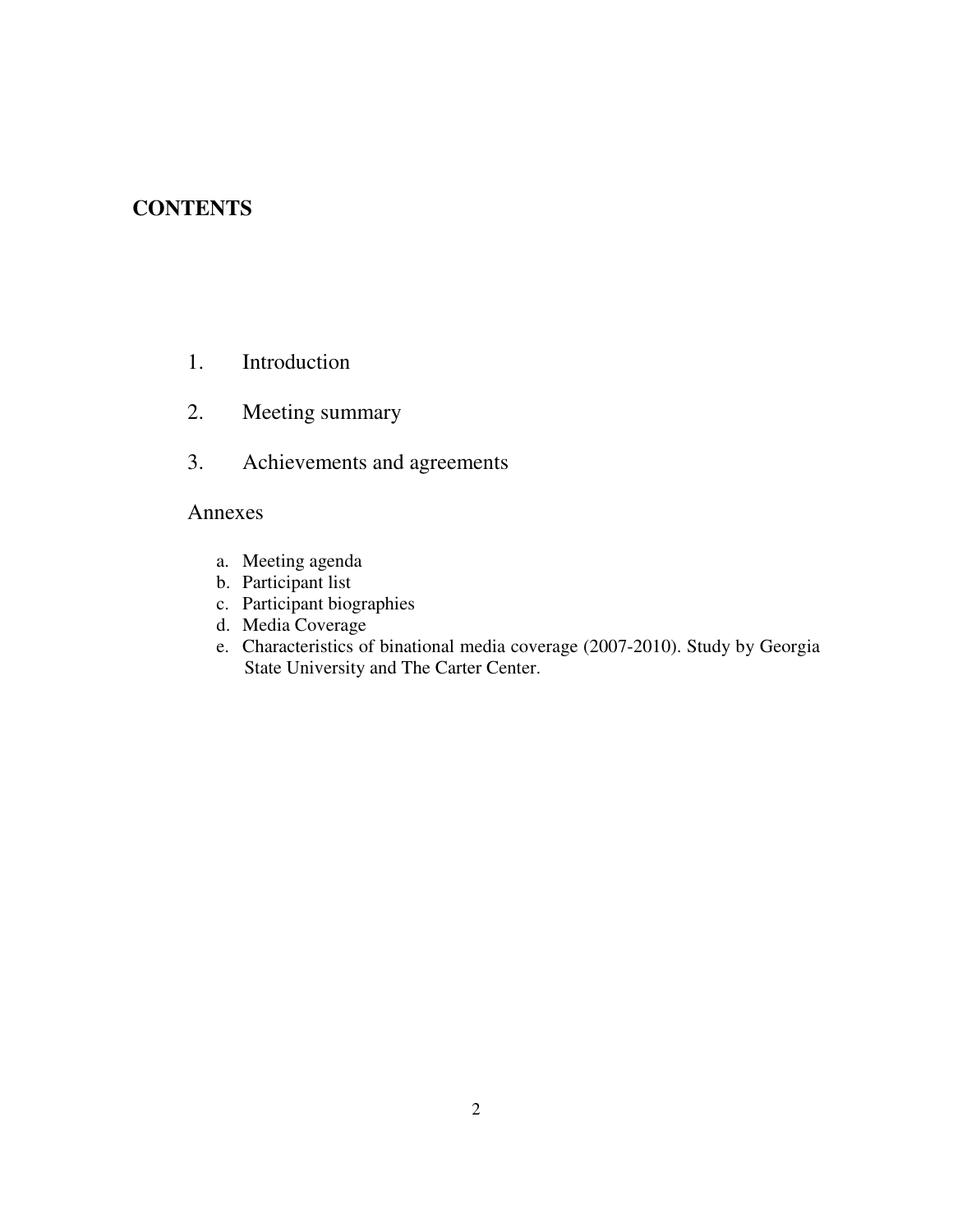### **1. Introduction**

In order to analyze and discuss characteristics of coverage of issues related to bilateral relations between Venezuela and Colombia by the media in both countries – and thus contribute to efforts to improve diplomatic relations between the two nations – the Andean-U.S. Dialogue Forum's Media Working Group, in conjunction with the Program to Strengthen Journalism in Venezuela, organized three major meetings of professionals from key media outlets in both countries.

The meetings targeted high-level members of those media outlets, particularly directors, managers and editors. Based on the format designed for the meetings, academics specializing in the study of bilateral relations between the two countries were also invited.

This report summarizes the topics discussed during the third meeting, held in Cúcuta (Colombia) on May 11 and 12, 2011.

#### **2. Summary of the Third Meeting**



Left to right: Maria Teresa Ronderos, Héctor Vanolli, Jennifer McCoy, Jesus (Txúo) Rodríguez and Cicerón Florez.

The third binational meeting of media professionals from Colombia and Venezuela brought together editors, directors and independent journalists from Colombian and Venezuelan media in the border city of Cúcuta (Colombia) on May 11 and 12, 2011. The main topic of the meeting was the analysis of journalistic coverage of border issues by the media in the two countries.

Colombian journalist María Teresa Ronderos gave the keynote address about the role of the media in covering border issues. The director of the Center for Border Studies (*Centro de Estudios Fronterizos*, CEFI) at the University of the Andes (Táchira), María Eugenia Bello, and the assistant director of the Cúcuta daily *La Opinión*, Cicerón Flórez, commented on the address. The discussion that followed was moderated by journalists Catalina Lobo-Guerrero (Colombia) and Aram Aharonian (Venezuela).

The director of Radio Fe y Alegría in the El Nula region and coordinator of the NGO Peace on Borders (*Paz en Fronteras*), the Jesuit priest Jesús (Txúo) Rodríguez, provided an overview of the difficult circumstances in which people live along the Colombian-Venezuelan border, including those related to the illegal trade in fuel. The director of The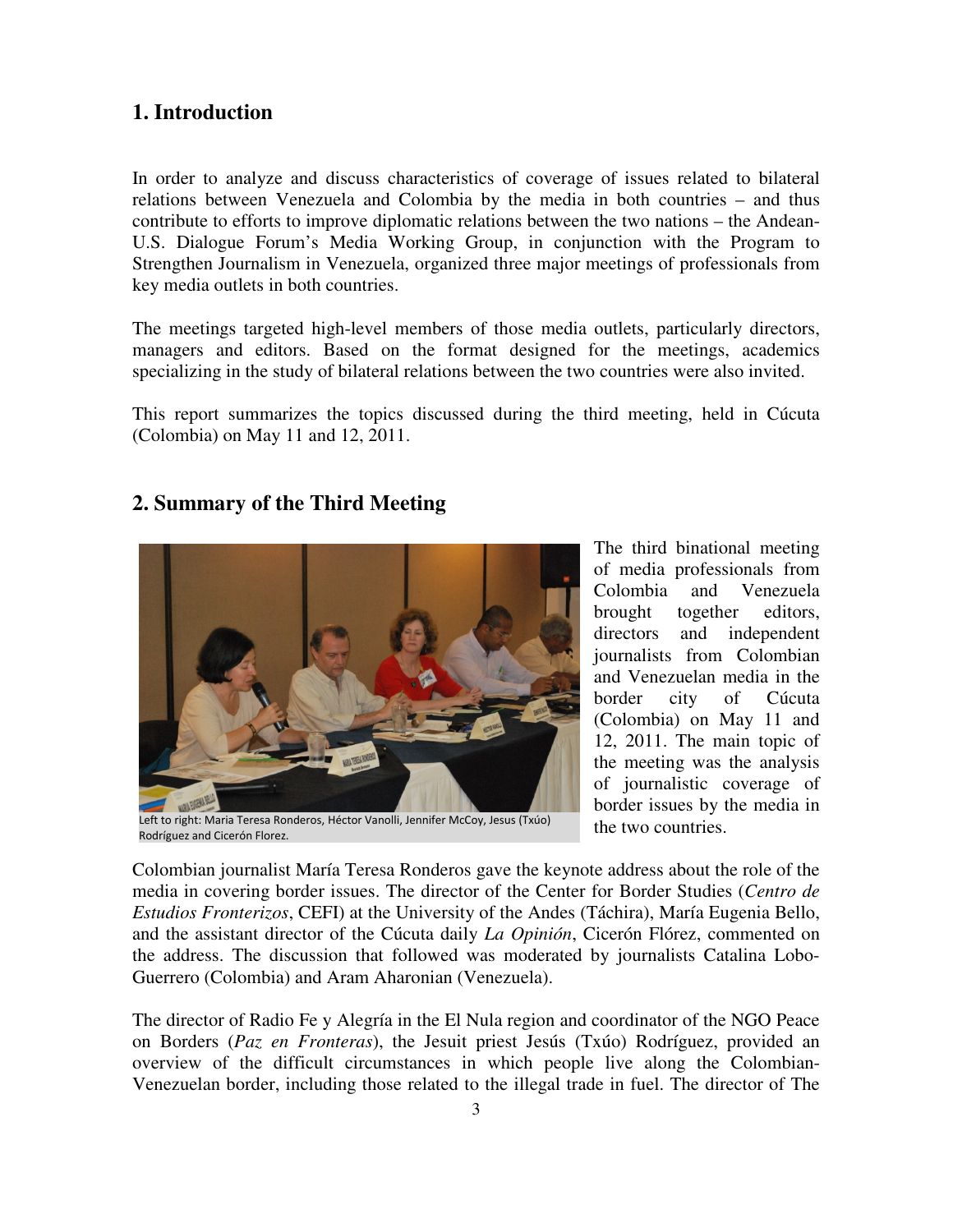Carter Center's Americas Program, Jennifer McCoy, presented the results of the media content analysis that she coordinated, beginning in November 2010, with the participation of the Georgia State University and The Carter Center.

The meeting agenda also included a visit to the El Escobal neighborhood on the border between Cúcuta (Colombia) and San Antonio del Táchira (Venezuela), to discuss the local situation with members of the community, to help participants gain a greater understanding of the situation on the border.

#### *2.1. Coverage of border issues*

What is the current state of coverage of border issues? What is missing in the coverage? Why don't journalists and the media fill in those gaps? What can journalists and the media do to address the shortcomings?

In her presentation, Ronderos said that the quality of journalistic coverage of border issues is critical for the people living in those areas. She invited the participants to cover "processes," not just "events," citing good coverage that had appeared in the dailies *Panorama* (Zulia) and *La Opinión* (Cúcuta), which she said were examples of investigative journalism that broke down the stories, examining their many and often complicated nuances. In her view, coverage of border issues generally lacks three major elements:

a) First, there is a lack of stories with vision and a larger perspective, she says, which go beyond simple reporting on day-to-day events ("The media on both sides report abundantly on what happens on the border, but they need to stop occasionally to 'look at the lay of the land,' because they are discussing issues of security, economics, politics or the environment. The media tend to cover 'moments,' giving short shrift to 'processes' so they are not performing their ethical duty of telling their readers what trends, what forces, what deep rivers are shaping the course of border societies").

b) Second, there is a lack of stories told "from below," which have to do with ordinary people and are not limited to "tear-jerkers" about the latest flood, anguish over the death of a loved one at the hands of criminals, or the everyday struggle for survival (for example, there is a need for reports on the border economy, with stories about people who are immersed in that economy; the story of life on the border between two countries, with stories of people who live in two countries, etc.).

c) And third, there is a lack of stories that examine events in detail, instead of "swallowing them whole" – stories that analyze in detail the issues of interest to people living in the area (for example, the implications of the latest deployment of troops on the border; the cost of a bridge over a river and its economic or security impact; efforts to reveal corruption of border security forces on both sides; the contraband trade on the border; etc.).

Why do not journalists and the media in general fill in those gaps? First, Ronderos said, Latin American media, and journalists in general, tend to be tied to official agendas. As a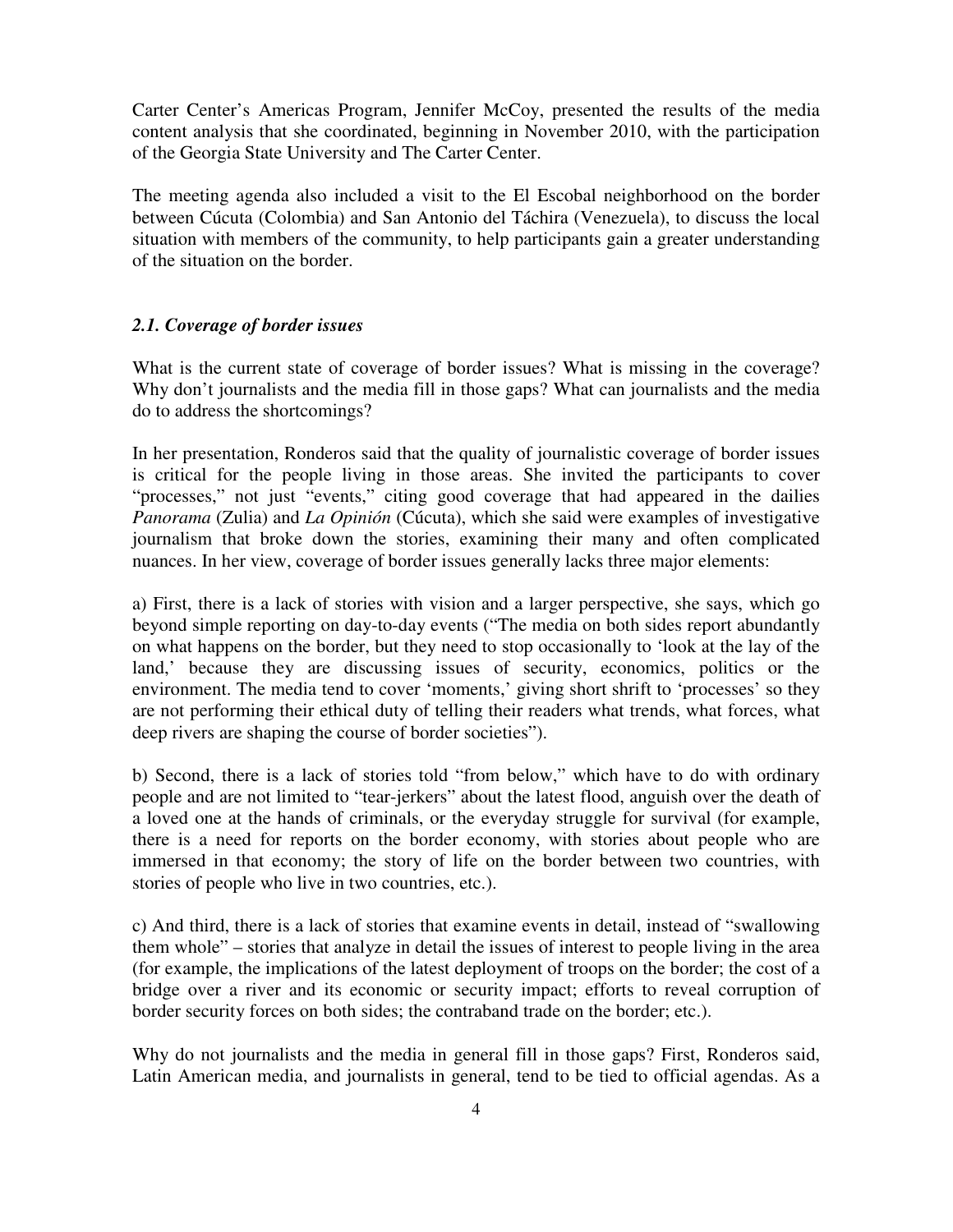result, the media generally "look up," and their coverage is dictated by the spheres of power. They tend to forget to "look straight ahead" at the country's ordinary citizens. She gave local examples (events related to the so-called *pinpineros*, for example, do not carry the same weight in the media as other news, such as the most recent revelations from the contents of the computer of guerrilla leader Raúl Reyes. The same is true of many other stories, such as those of refugees on both sides of the border, contraband smugglers in Coltán, and coal mining and gold mining on both sides of the border).

Official statements, Ronderos said, have become the central focus of Colombian and Venezuelan media coverage. In her words, they have become "our Berlin Wall," a wall that does not "enable us to meet or get to know each other." Regardless of whether the media is aligned with the government or the opposition, most reporting revolves around official statements, either affirming them or criticizing them.

Therefore, Ronderos said, "It is not surprising that if the presidents yell, the media repeats it at the same decibel level; just as it is not surprising that, when foreign ministers whisper, the media immediately take a quieter, less strident tone." The "heating up" and "cooling off" in the media always seem to coincide with crises and solutions to those crises. It is therefore crucial to ask how the rhythm of relations between Colombia and Venezuela has influenced journalistic coverage of matters of binational interest.

Finally, María Teresa Ronderos said, the challenge for journalists specializing in coverage of border issues is to turn local stories into universal stories.

#### *2.2. Analysis of border problems*

During the event, Reverend Jesús (Txúo) Rodríguez, a Jesuit priest, offered an introduction to the border situation, entitled, "Problems, challenges and proposals on the Colombian-Venezuelan border." He urged the journalists not to limit coverage to security or economics, but to view problems on the Colombian-Venezuelan border from an integral perspective, so as to put a "human face" on the situation. Among other things, he described the serious problems that the illegal trade in gasoline has caused for



From left to right: Jennifer McCoy, Jesus (Txúo) Rodríguez y Ciceron Florez.

residents in the area. The marked differences in the price of gasoline on the two sides of the border, he said, have led to the rise of well-established smuggling networks. Besides the large networks, which include members of the security forces, there are also various family-run mini-networks, made up of people from poorer sectors of society, who have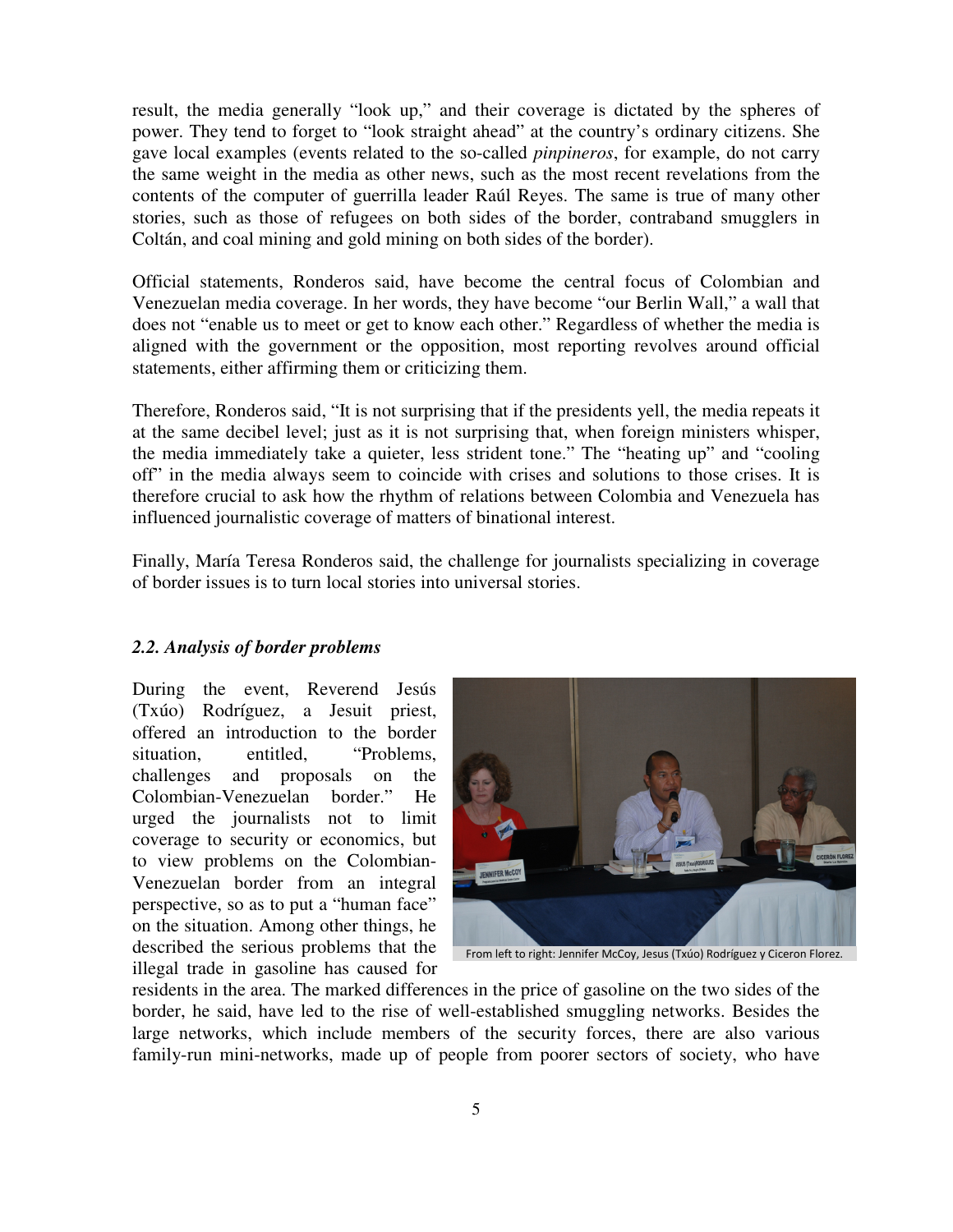found the trade to be a source of income amid the region's difficult socio-economic conditions.

"Father Txúo's talk immersed the participants in the discussion about how everyday life in this region is affected by the illegal activities that occur," one Colombian participant said. Colombian expert Socorro Ramírez called on the participants to consider the border as more than simply a "defensive perimeter between one country and another."

Father Rodríguez's talk had significant consequences, as large parts of it were reproduced in some major Venezuelan media, such as the daily *Ultimas Noticias*, the country's largestcirculation morning paper (see Annex D for a list of the media coverage achieved). As a result, the border problem received national exposure in Venezuela, although that had considerable consequences for the speaker. The paper later reported that he was threatened several times and one of his close collaborators was physically attacked.

#### *2.3. Other activities*



Visit by participants to the El Escobal neighborhood

As part of the scheduled activities, the participants visited the neighborhood of El Escobal, on the border between Cúcuta (Colombia) and San Antonio del Táchira (Venezuela), at the invitation of community leaders in the area. During the visit, the journalists explained the reason for their meeting in Cúcuta, while local residents described their

community's problems, leading to a lively exchange of opinions.

#### **3. Achievements and agreements**

The main achievements of the meeting included:

a) The deepening of the discussion of bilateral news coverage and expansion of the coverage of border issues.

b) The stimulation of public debate in Venezuela about border problems (such as the illicit trade of gasoline and connections with security forces), as a result of a series of stories about the issue published in some of the country's major media.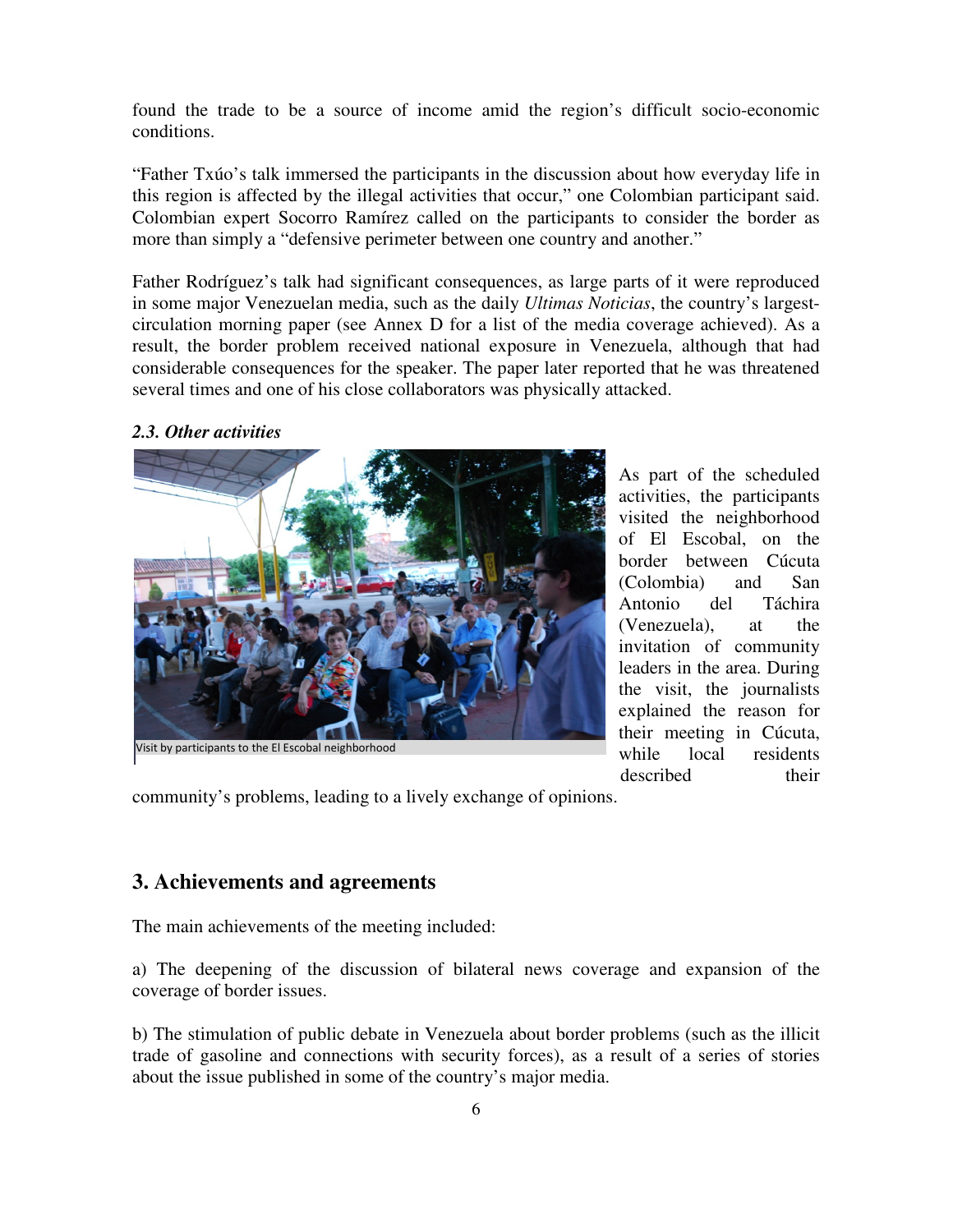c) The publication of a series of stories on border issues in major media in Colombia (especially *Semana* and *La Silla Vacía*), written by some of the Colombian journalists during their stay in Cúcuta.

#### *3.1. Recommendations*

The main recommendations and suggestions from participants in the event included:

- Creating a "border blog" that publishes material from various media in both Colombia and Venezuela, and which is also reproduced in different national media in both countries
- Developing a *Google doc* that contains a handbook for covering border issues, including border sources (each journalist could include sources related to his or her city or region, to be shared with the others).
- Launching a joint media campaign to encourage residents on the border to discuss and speak out, through social networks, about issues such as the economy, policies and the media in the region.
- Establishing partnerships with civil society organizations that are interested in this type of information; seek sponsorship from private enterprises that seek to prosper in a well-integrated, safe region with well-informed citizens (grant proposals could be presented to international organizations interested in helping to build stronger institutions on the border, to reinforce journalistic teams charged with researching and writing longer, more in-depth stories that require time, travel and teamwork).
- Collectively creating a manual to guide journalistic practice on borders (which is, by definition, different from the journalism practiced in the capital cities).
- Creating a column about border issues, written by various Colombian and Venezuelan journalists, to be published in the media that participated in the meeting (it could be published on the same day by all participating media, under a name such as "Borders").
- Organizing workshops on the border to produce articles (design, reporting, and writing from a positive standpoint of integration).
- Supporting training for journalists on the border on issues related to refugees.
- Creating mechanisms for gathering and sharing information, and a communication network that includes media on the border One such mechanism could be a "content bank" ("a place to go for information about border issues").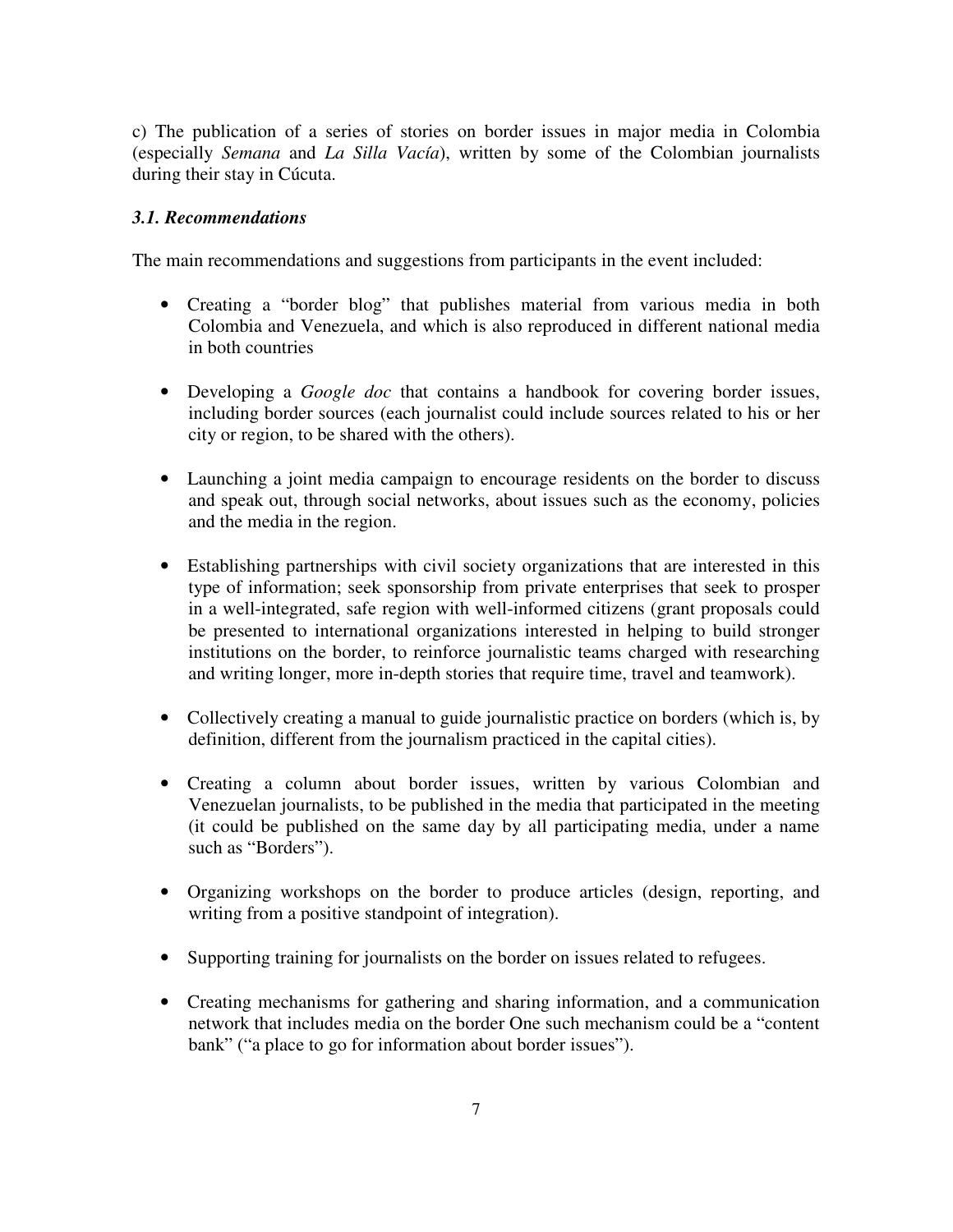- Promoting, documenting and disseminating the results of media monitoring.
- Producing a publication containing the discussions and reflections from the Cúcuta meeting.
- Keeping a current list of email addresses of journalists who participated in the meetings, to facilitate contact among them.
- Supporting the creation of community media ("Because of the lack of training for local journalists, information about border issues generally is not produced locally; there is a need to train local professionals, to increase the local production of information").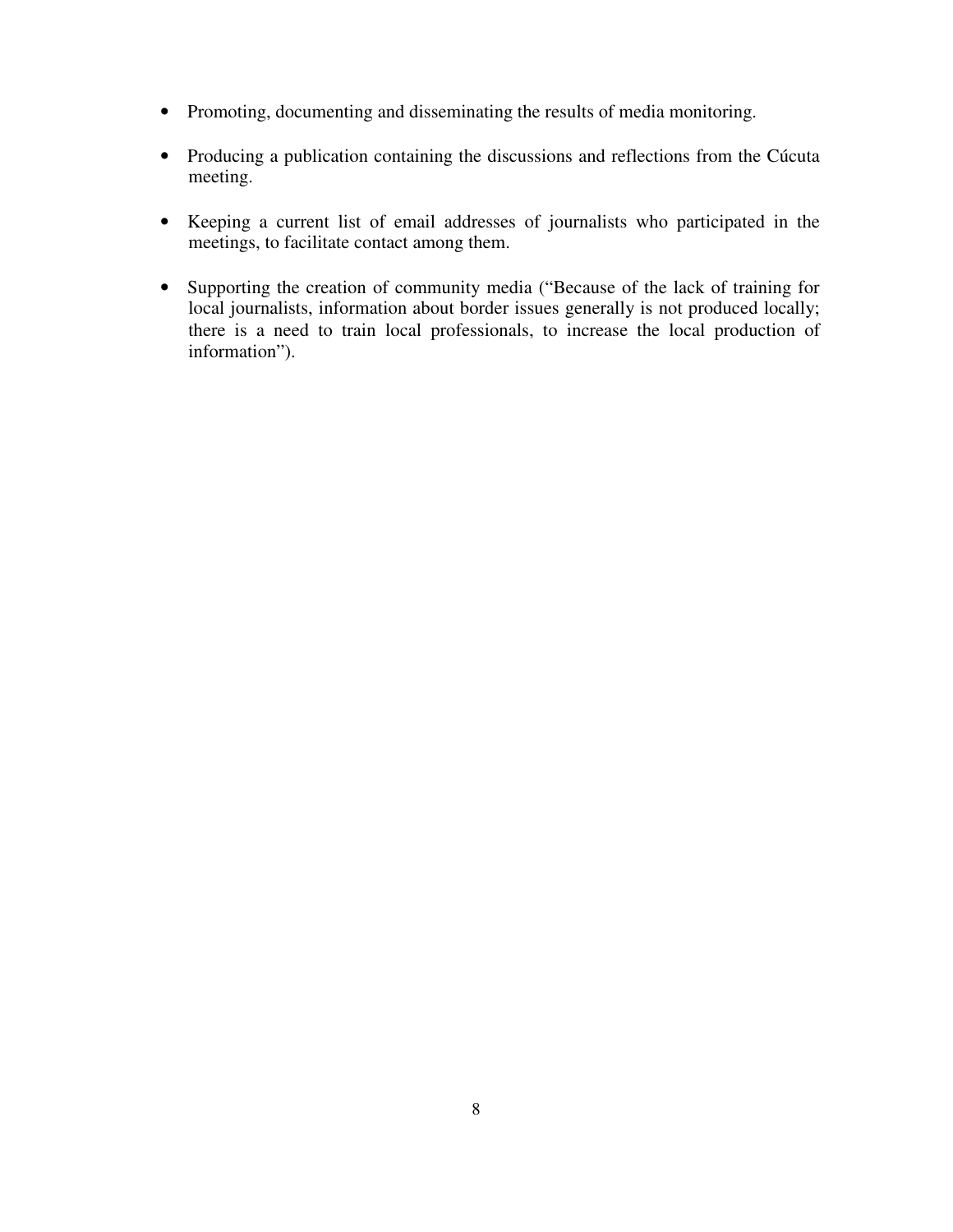### **ANNEXES**

## *Annex A: Meeting agenda*

#### Third Meeting of Journalistsfrom Venezuela and Colombia Cúcuta, Colombia, May 11-12, 2011

| <b>PROGRAM</b>                                                                          |                      |                                                                                                |  |
|-----------------------------------------------------------------------------------------|----------------------|------------------------------------------------------------------------------------------------|--|
|                                                                                         | 12:30 p.m.           | Lunch – opening remarks<br>Jennifer McCoy                                                      |  |
|                                                                                         |                      |                                                                                                |  |
|                                                                                         |                      | Director, Americas Program, The Carter Center                                                  |  |
|                                                                                         | 1:30 p.m.            | Introduction of participants                                                                   |  |
|                                                                                         | 1:40 p.m.            | Summary of previous meetings                                                                   |  |
|                                                                                         |                      | Héctor Vanolli                                                                                 |  |
|                                                                                         |                      | Coordinator of the Program to Strengthen Journalism, The                                       |  |
|                                                                                         |                      | Carter Center                                                                                  |  |
|                                                                                         | $2:00$ p.m.          | Presentation of content analysis, updated for $3rd$ meeting:                                   |  |
|                                                                                         |                      | Coverage of binational issues by Colombian and Venezuelan                                      |  |
|                                                                                         |                      | media                                                                                          |  |
|                                                                                         |                      | Jennifer McCoy                                                                                 |  |
|                                                                                         |                      | Director, Americas Program, The Carter Center                                                  |  |
|                                                                                         | 2:30 - 3:00 p.m.     | Introduction to the border situation: Problems, challenges and                                 |  |
|                                                                                         |                      | proposals on the Colombian-Venezuelan border                                                   |  |
|                                                                                         |                      | Jesús "Txúo" Rodríguez Villarroel<br>Executive Coordinator, Paz en Fronteras                   |  |
| May 11                                                                                  |                      | Director, Radio Fe y Alegría, El Nula, Venezuela                                               |  |
|                                                                                         | $3:00 - 3:30$ p.m.   | Keynote address                                                                                |  |
|                                                                                         |                      | Media coverage of border situations                                                            |  |
|                                                                                         |                      | María Teresa Ronderos, journalist, Revista Semana, Colombia                                    |  |
|                                                                                         |                      | Comments:                                                                                      |  |
|                                                                                         | $3:30 - 3:45$ p.m.   | María Eugenia Bello, ULA Border Studies Center, Táchira,                                       |  |
|                                                                                         |                      | Venezuela                                                                                      |  |
|                                                                                         |                      |                                                                                                |  |
|                                                                                         | $3:45 - 4:00$ p.m.   | Cicerón Flórez, Asst. Director, La Opinión, Cúcuta, Colombia                                   |  |
|                                                                                         | $4:00 - 5:00$ p.m.   | Discussion among participants                                                                  |  |
|                                                                                         |                      | Moderator: Aram Aharonian (Venezuela)                                                          |  |
|                                                                                         | $5:00 - 5:10$ p.m.   | Transfer to El Escobal                                                                         |  |
|                                                                                         |                      |                                                                                                |  |
|                                                                                         | $5:15 - 6:45$ p.m.   | Conversation, Community of El Escobal<br>Conversation with members of community organizations, |  |
|                                                                                         |                      | displaced people & refugees                                                                    |  |
|                                                                                         |                      |                                                                                                |  |
|                                                                                         | $6:45 - 7:00$ p.m.   | Transfer to Hotel Bolívar                                                                      |  |
|                                                                                         | 7:30 p.m.            | Dinner in hotel                                                                                |  |
|                                                                                         | $7:00 - 8:00$ a.m.   | Breakfast and check out                                                                        |  |
|                                                                                         | $8:30 - 10:00$ a.m.  | Discussion among participants                                                                  |  |
|                                                                                         |                      | Moderator: Aram Aharonian (Venezuela)                                                          |  |
| May 12                                                                                  | $10:00 - 10:30$ a.m. | Coffee break                                                                                   |  |
|                                                                                         | 10:30 a.m. $-1:30$   | Conclusions and recommendations                                                                |  |
|                                                                                         | p.m.                 | Moderator: Catalina Lobo-Guerrero (Colombia)                                                   |  |
|                                                                                         | $1:30 - 2:30$ p.m.   | Lunch                                                                                          |  |
|                                                                                         | $3:00$ p.m.          | Leave for airport                                                                              |  |
| Hotel Bolívar, Av. Demetrio Mendoza, Vía San Luis, near Bolívar Shopping Center, Cúcuta |                      |                                                                                                |  |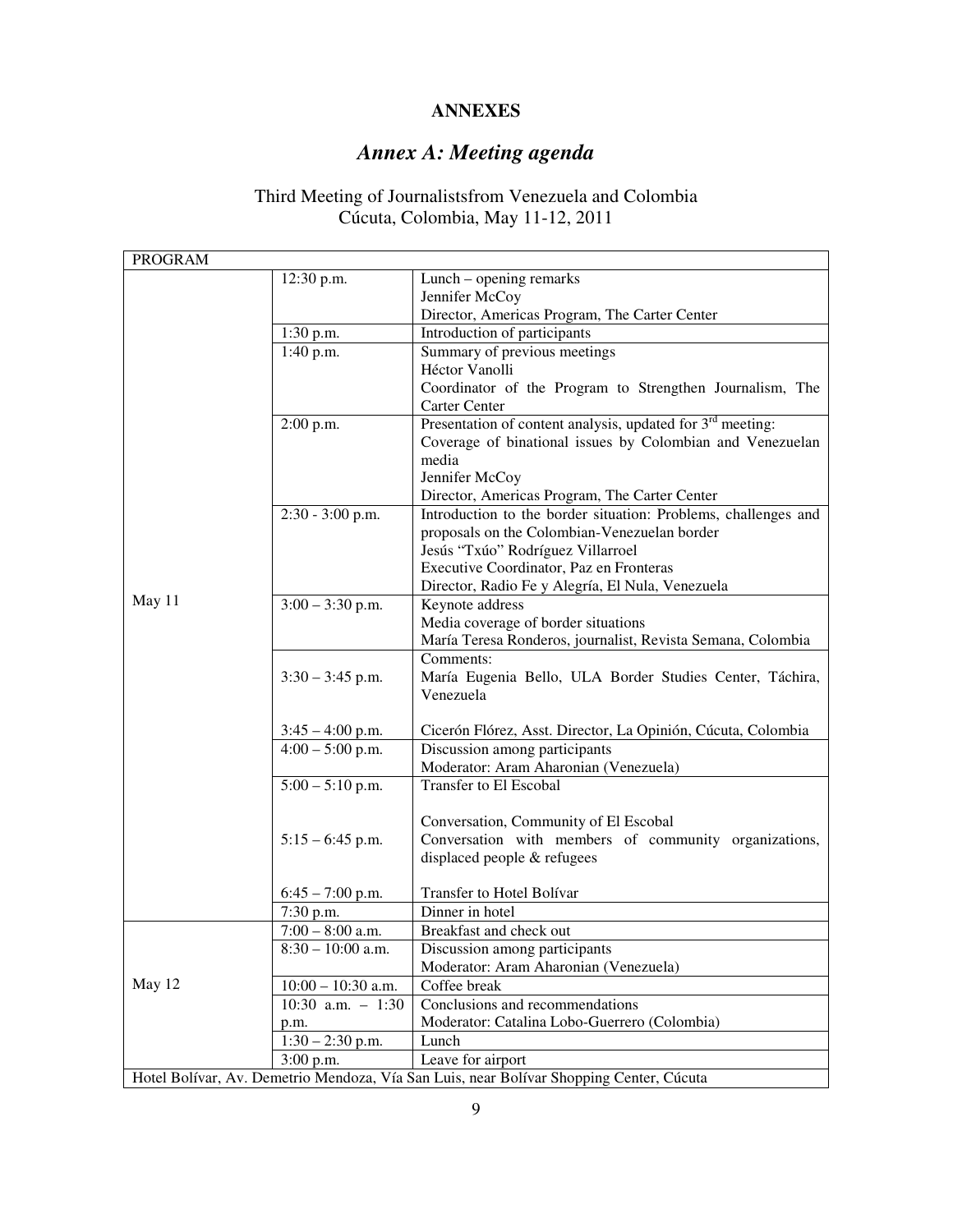### *ANNEX B: Participant List*

#### *Third meeting of journalists from Colombia and Venezuela Cúcuta – May 11-12, 2011*

| <b>NAME</b>                      | <b>POSITION</b>                  | <b>MEDIUM</b>                                              |  |  |
|----------------------------------|----------------------------------|------------------------------------------------------------|--|--|
| <b>PARTICIPANTS VENEZUELA</b>    |                                  |                                                            |  |  |
| Aram Aharonian                   | $\overline{\mathrm{C}}$ olumnist | Independent                                                |  |  |
| Silvia Allegrett                 | President                        | Colegio Nacional de Periodistas (CNP)                      |  |  |
| Maria Ines Delgado               | Assistant<br>managing            | Diario Panorama                                            |  |  |
|                                  | editor                           |                                                            |  |  |
| Elsy Barroeta                    | Information chief                | Globovisión                                                |  |  |
| Elides Rojas                     | Managing editor                  | El Universal                                               |  |  |
| Maryclen Stelling                | Academic                         | Observatorio de Medios                                     |  |  |
| Omaira Labrador                  | Managing editor                  | La Nación (San Cristóbal)                                  |  |  |
| Carlos Subero                    | Chief correspondent              | Diario La Calle (Valencia)                                 |  |  |
| Eleazar Díaz Rangel              | Director                         | <b>Ultimas Noticias</b>                                    |  |  |
| PARTICIPANTS COLOMBIA            |                                  |                                                            |  |  |
| Carlos Cortés                    | Editor                           | La Silla Vacía                                             |  |  |
| Francisco Miranda                | Editor                           | El Tiempo                                                  |  |  |
| Alfonso Ospina                   | Editor                           | ColPrensa                                                  |  |  |
| Catalina Lobo-Guerrero           | Columnist                        | Independent                                                |  |  |
| Cicerón Flórez                   | <b>Assistant Director</b>        | La Opinión                                                 |  |  |
| Omar Rincón                      | Director                         | <b>CEPER U.L.A</b>                                         |  |  |
| Ricardo Avila                    | Director                         | Portafolio                                                 |  |  |
| Socorro Ramírez                  | Academic                         |                                                            |  |  |
| <b>SPEAKERS AND COMMENTATORS</b> |                                  |                                                            |  |  |
| Jesús (Txuo) Rodríguez, SJ       | Speaker $(2)$                    | Director, Radio Fe y Alegría, Parroquia El Nula, Venezuela |  |  |
| Jennifer McCoy                   | Speaker (1)                      | Director, Americas Program, Carter Center, Atlanta         |  |  |
| María Teresa Ronderos            | Speaker (3)                      | Revista Semana, Bogotá                                     |  |  |
| María Eugenia Bello              | Commentator (Ven)                | Director, Border Studies Center, ULA, Táchira, Venezuela   |  |  |
| Cicerón Flórez                   | Commentator (Col)                | Assistant Director, La Opinión (Cúcuta)                    |  |  |
| <b>OBSERVERS</b>                 |                                  |                                                            |  |  |
| Maritza Lucama                   | Regional coordinator             | Norwegian Refugee Council, Cúcuta, Colombia                |  |  |
| Nikoska Laya                     | Officer                          | Norwegian Refugee Council, Cúcuta, Colombia                |  |  |
| Merete Hansen                    | Consultant                       | International Media Support, Colombia                      |  |  |
| <b>STAFF</b>                     |                                  |                                                            |  |  |
| Jennifer McCoy                   | Director                         | Americas Program, Carter Center, Atlanta                   |  |  |
| Héctor Vanolli                   | Coordinator                      | Program to Strengthen Journalism, Venezuela                |  |  |
| Griselda Colina                  | Technical coordinator            | Program to Strengthen Journalism, Venezuela                |  |  |
| Karin Anderson                   | am officer                       | Americas Program, Carter Center, Atlanta                   |  |  |
| Karlymg Rodríguez Medina         | ıltant                           | Program to Strengthen Journalism, Venezuela                |  |  |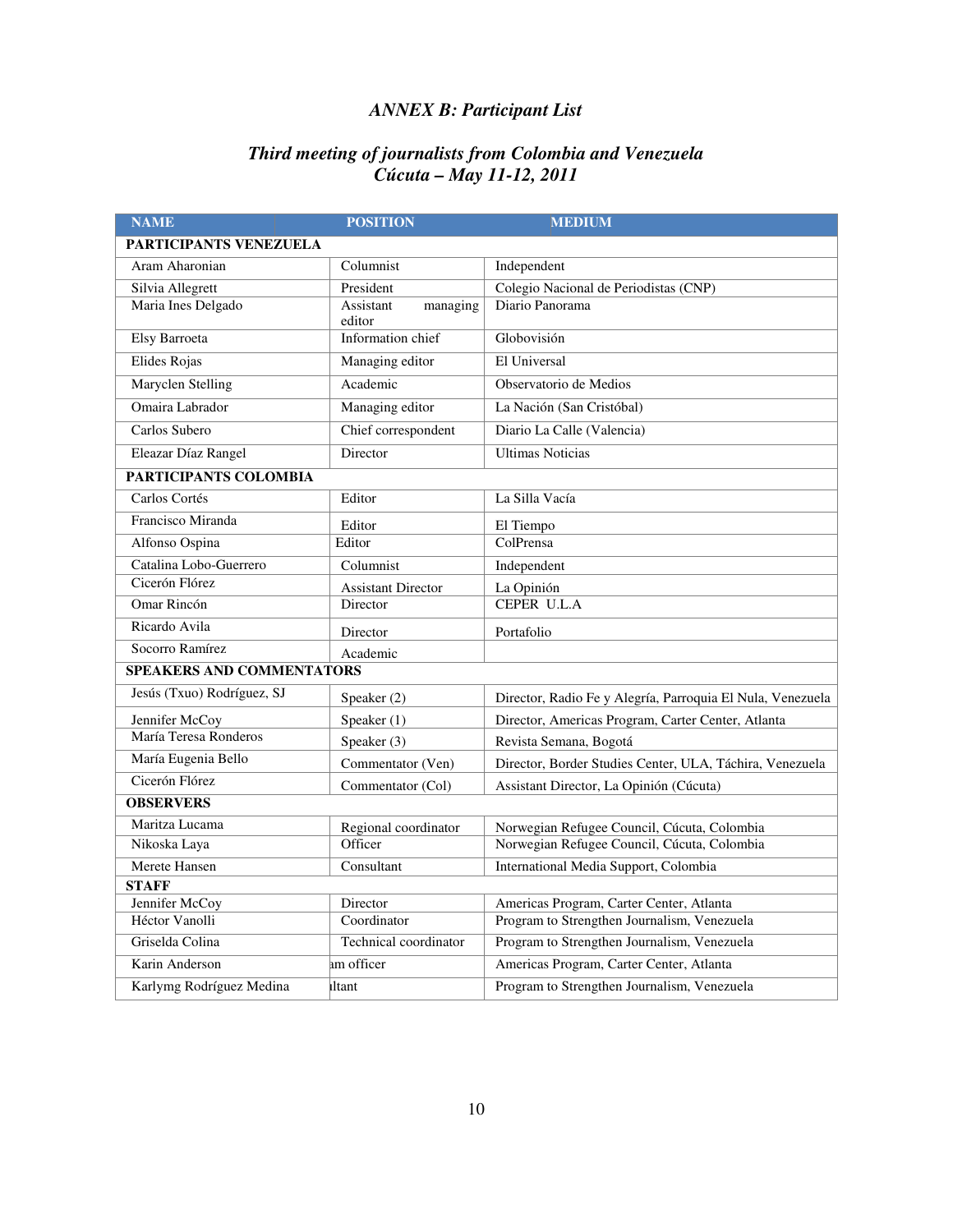### *Annex C: Participant biographies*

#### *Participants from Venezuela*

*Aram Aharonian.* A native of Uruguay, he has worked as a journalist in his native country, as well as in Argentina, Colombia and Venezuela. He has worked as a correspondent for the agencies PL and IPS, and as editor for the agency UPI and the dailies *El Espectador* (Bogotá), *Proceso* (Mexico) and *Brecha* (Uruguay). In Venezuela, he served as president of the Foreign Press Association (*Asociación de la Prensa Extranjera*, APEX). He is known for having played a key role in the creation of Telesur, where he served as the first director general. He currently teaches graduatelevel communications courses in academic institutions in Argentina and Venezuela, edits the Question Digital and Surysur portals, and directs the Latin American Observatory on Communication and Democracy at the Latin American and Caribbean University (*Universidad Latinoamericana y del Caribe*).

*Elides Rojas.* Lawyer and journalist, he has been managing editor of the daily *El Universal* since 1996. Before that, he served as managing editor of the daily *El Nacional* (1979-1990) and managing editor and news and information director of the daily *Economía Hoy* (1972-1978). He has received various awards for his journalistic work in recent years, including the National Journalism Award in the Opinion category in 1999; the National Scientific Journalism Award in 1985; the Society of Newspaper Design's Excellence Award in 1991; and the Inter-American Press Association's International Award in the Opinion category in 2005.

*María Inés Delgado.* Currently assistant director of the print edition of the daily *Panorama*, in the state of Zulia, which has the largest readership and second-highest circulation in Venezuela. She has worked in journalism for 17 years, 14 of them at the daily *Panorama*, where she started in 1990 as an intern, later working as a feature writer and writer in the Culture section and editor of the Politics and Economy section. She is a licentiate in social communication from the University of Zulia (1993), and completed a Master's degree in Communication Sciences with a concentration in the socio-semiotics of communication in 1998.

*Silvia Allegrett.* Currently president of the Colegio Nacional de Periodistas de Venezuela (CNP), the country's professional association of journalists, she formerly served for six years as general coordinator of the NGO Expresión Libre. She has also worked in the Film Office of the former Development Ministry and the Audiovisual Media Office of the National Institute for Education Cooperation (*Instituto Nacional de Cooperación Educativa*, INCE). She subsequently served for six years as head of the Information and Public Relations Office of the Foundation for Educational Buildings and Equipment (*Fundación de Edificaciones y Dotaciones Educativas*, FEDE). Before becoming president of the CNP, she served as secretary general of its national board of directors (2008-2010). She currently directs the newspaper, *Entre Vecinos*.

*Elsy Barroeta.* Since 2005, she has worked as information director for Globovisión, one of the TV channels with the largest audience in metropolitan Caracas. She has more than 30 years of experience in journalism, including 15 at Globovisión. A licentiate in Social Communication from the Central University of Venezuela (*Universidad Central de Venezuela*, UCV), she specializes in the production of news for the television industry. She participated actively in the conception, design, planning, organization, implementation, evaluation and modernization of the Globovisión news unit.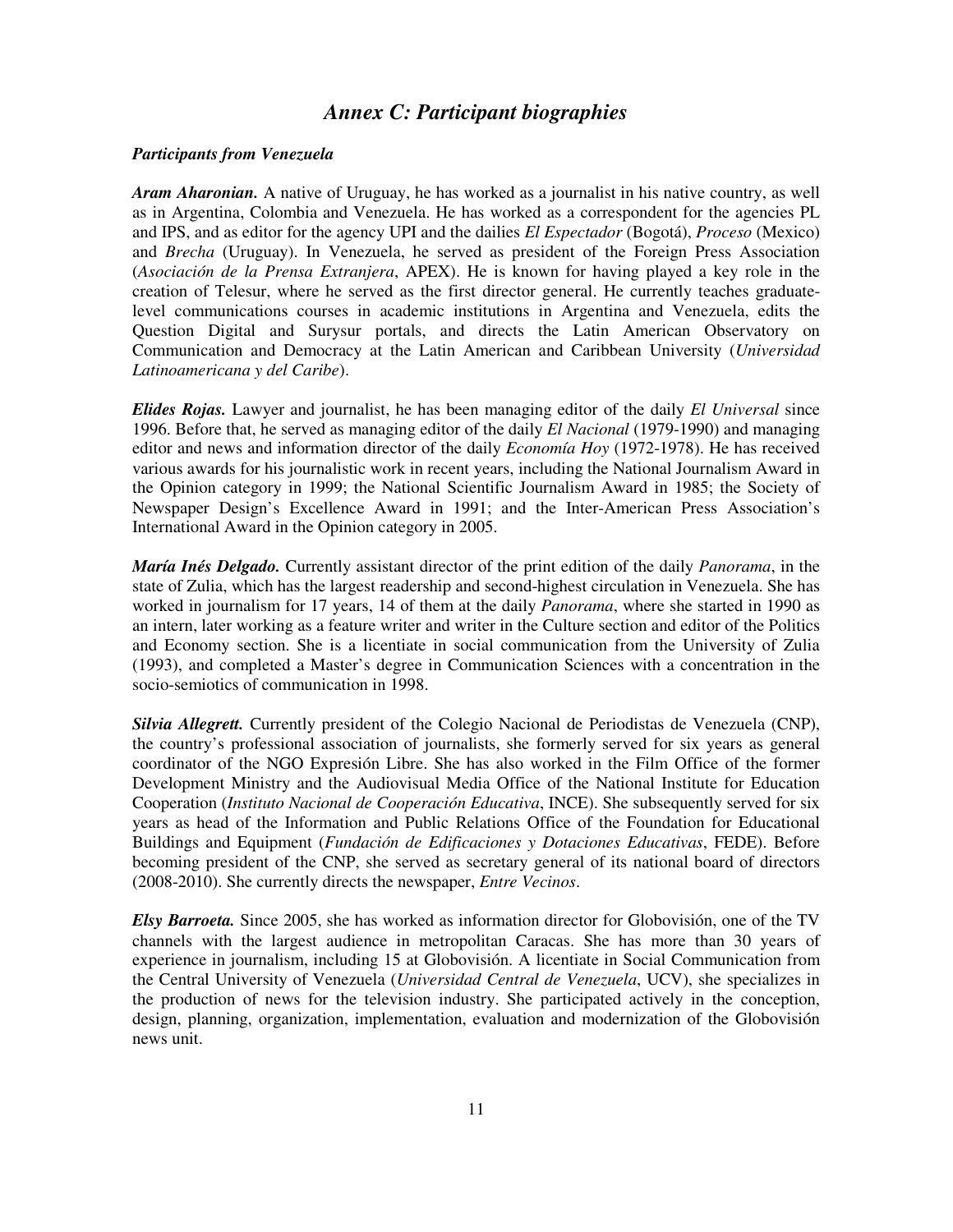*Carlos Subero***.** He has worked in print media for 28 years. He specialized in precision journalism in North Carolina (USA), with the creator of that discipline, Professor Philip Meyer. Using that concept (use of databases, statistics and census information), he has worked with various print media, including the dailies *Notitarde, El Diario de Caracas* and *El Universal*, winning numerous awards. He is currently editor in charge of political coverage in Caracas for the daily La Calle, in Valencia, Carabobo.

*Omaira Labrador Moncada***.** A graduate of the University of the Andes-Táchira in social communication, she has worked as a journalist in regional print media such as the daily *La Nacion* (San Cristóbal), where she has been a reporter and information chief and is now managing editor. She also teaches at the Los Andes University Institute of Agroindustrial Technology (*Instituto Universitario de Tecnología Agroindustrial Los Andes*, IUT) and is currently doing graduate studies in digital media journalism at the University of the Andes-Táchira.

*Eleazar Díaz Rangel.* Former president of the Venezuelan Association of Journalists, director of the National Union of Media Workers (*Sindicato Nacional de Trabajadores de Prensa*) and founding president of the Latin American Federation of Journalists (*Federación Latinoamericana de Periodistas*, FELAP). He has also served as director of the daily *Punto* and the magazine *Tribuna*, and director of the School of Social Communication of the Central University of Venezuela (*Universidad Central de Venezuela*, UCV). Currently director of the daily *Ultimas Noticias*, Venezuela's largest-circulation daily.

*Maryclen Stelling.* A sociologist specializing in media studies, she is currently a sociology professor at the Andres Bello Catholic University (*Universidad Católica Andrés Bello*, UCAB) and the Social Management School Foundation (*Fundación Escuela de Gerencia Social*). Since 2009, she has also served as executive director of the Rómulo Gallegos Center for Latin American Studies (*Centro de Estudios Latinoamericanos Rómulo Gallegos*, CELARG). In the area of media, she is general coordinator of the Venezuela Chapter of the Global Observatory on the Media (*Observatorio Global de Medios*, OGM). She also hosts the program Primera Mano on Radio Nacional de Venezuela (RNV).

#### *Participants from Colombia*

*Ricardo Avila.* Journalist specializing in political current events, economics and finance. He currently serves as director of the business and economics daily *Portafolio*, in Bogotá, and assistant editor of the opinion section of the daily *El Tiempo*, also in Bogotá. In the public sphere, he served as cabinet chief for the secretary general of the Organization of American States (OAS) during the administration of former President César Gaviria. He studied economics at the Javeriana University and holds a Master's degree in economics from the University of Pittsburgh.

*Carlos Cortés.* A lawyer specializing in journalism, he graduated from the University of the Andes (*Universidad de Los Andes*) in Colombia. From 2005 to 2009, he directed the Foundation for Freedom of the Press (*Fundación para la Libertad de Prensa*, FLIP). From 2003 to 2005, he worked in the Ombudsman's Office and also wrote for the magazine *Semana*. He is currently editor of *La Silla Vacía,* where he is also adviser for special projects and issues related to international cooperation. He is a professor of politics and media law in the Journalism and Public Opinion Program at the University of Rosario.

*Francisco Miranda Hamburguer*. A political analyst specializing in social economics, currently serving as editor of the opinion section of the daily *El Tiempo* in Bogotá. He is also a professor at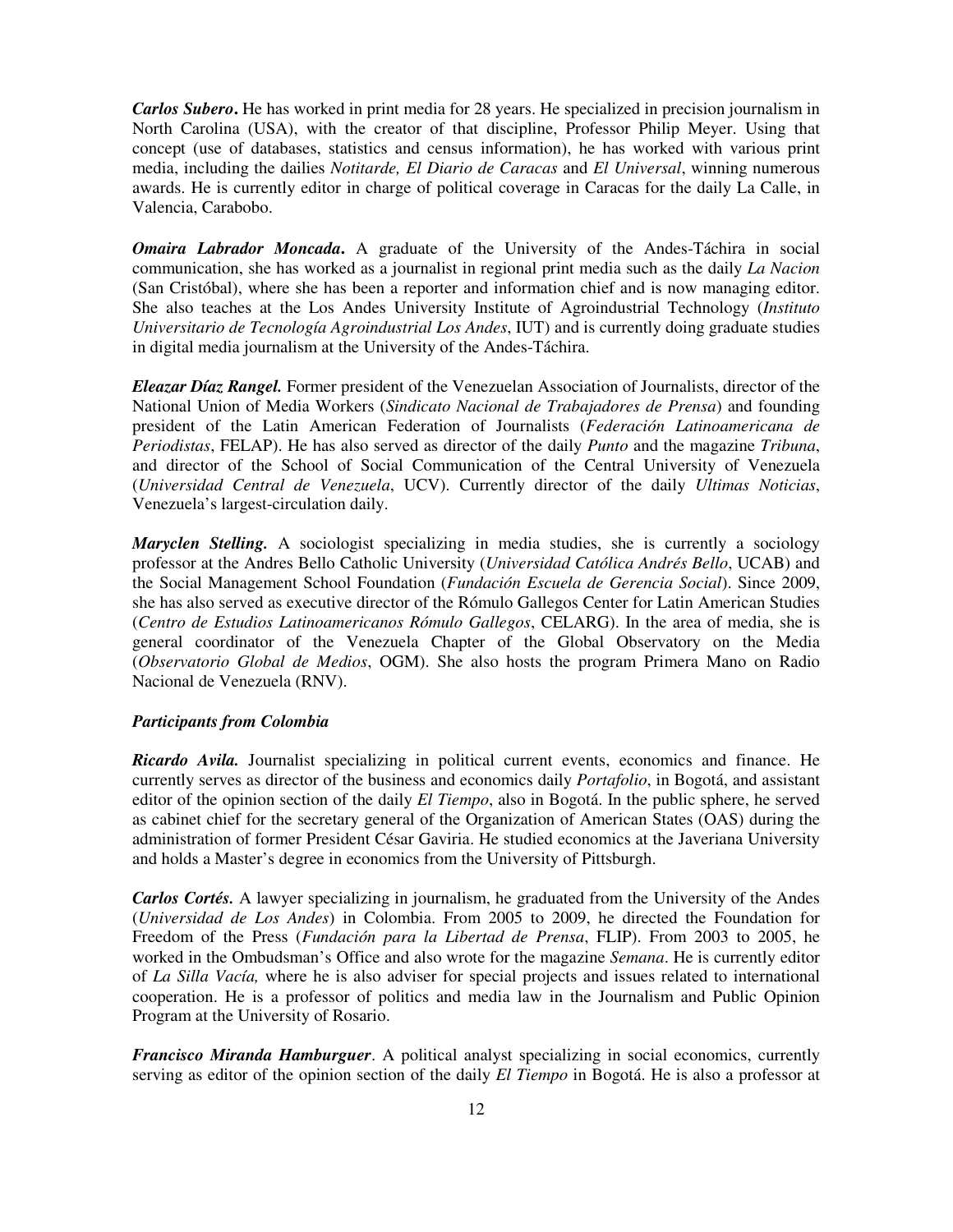the University of Rosario and the Business School of the College of Higher Studies in Administration (*Colegio de Estudios Superiores de Administración*, CESA), both in Bogotá. He has a Master's degree in public administration with a concentration in economic development and urban policy from Columbia University in New York. He was a Fulbright fellow in 2005.

*Cicerón Flórez*. Currently assistant director of the daily *La Opinión* in Cúcuta. Formerly Cúcuta correspondent for the Bogotá daily, *El Tiempo* (1970-1980). Was also co-director of the radio magazine program, *Confrontación*, on Radio Guaimaral (1975-1982), and director of the news program, *Luces de la Ciudad*, on Radio San José (1985-1992). In 1970, he founded the magazine *Guía Internacional* in this border city, and served as director (1970-1975). He has taught journalism courses and seminars in the Cúcuta branches of the Libre and Antonio Nariño universities.

*Alfonso Ospina***.** Colombian journalist with undergraduate studies (communication and journalism) at Colombia's Externado University in Bogotá and a Master's degree in political science at the Javeriana University in Cali. From 1989 to 1994, he worked as a reporter for Todelar Radio, Radio Súper and RCN Radio in Bogotá. Between 1994 and 2007, he was editor of information about the judiciary, politics and sports for the daily *El País* in Cali, where he later worked as managing editor from 2007 to 2008. Since 2008, he has been general editor for the Colombian news agency Colprensa.

*Catalina Lobo-Guerrero*. Journalist specializing in investigation and multimedia journalism. During Colombia's 2010 parliamentary and presidential elections, she was editor of the portal, Vote Bien, considered one of the best sources of election coverage in the hemisphere. She directed the portal's team of journalists, including reporting, editing and decisions about content. In 2009, she worked as reporter and videographer for the portal of the Buenos Aires daily *Clarín*, where she covered national daily news from Argentina. She was also responsible for filming and reporting a multimedia special, *En la tierra del Diego*, about Buenos Aires' slums. Between 2006 and 2008, she covered Colombia's armed conflict, the liberation of hostages, the attack on Raúl Reyes' camp in Ecuador, the Colombia-Ecuador crisis, the extradition of paramilitaries, reinsertion and compensation programs for demobilized members of armed groups, and emerging criminal gangs, among other topics, for the Colombian magazine *Semana.com*.

*Socorro Ramírez (professor).* Her studies and degrees include a post-doctorate at the Institut des Hautes Etudes de L´Amerique Latina (HEAL) at the Sorbonne University, a diploma in Advanced Studies in International Relations (Sorbonne University) and a Master's degree in Analysis of Political-Economic and International Problems from the Institute for Advanced Development Studies (*Instituto de Altos Estudios para el Desarrollo*). She is currently coordinator of the Regional Integration Group and the Latin America Group of the Project on Insertion of Colombia into the International System. She is also a member of the Andean-U.S. Dialogue Forum, sponsored by International IDEA and the Carter Center.

*Omar Rincón. (Academic).* Associate professor at the University of the Andes, where he is director of the university's Journalism Studies Center (*Centro de Estudios de Periodismo*, CEPE). He is also director of the Friedrich Ebert Foundation's center for Competency in Communication. He is author of various publications, including "Narrativas Mediáticas o cómo Cuenta la Sociedad del Entretenimiento" (Gedisa, Barcelona, 2006), and "Televisión, Video y Subjetividad" (Editorial Norma, Buenos Aires, 2002). He is also editor of publications, such as "Televisión Pública: del Consumidor al Ciudadano" (La Crujía, Buenos Aires, 2005), "Los Tele-presidentes: cerca del pueblo, lejos de la democracia" (FES, Bogotá, 2008) and "Por Qué nos Odian Tanto? Estado y Medios de Comunicación en América Latina" (FES, Bogotá, 2010).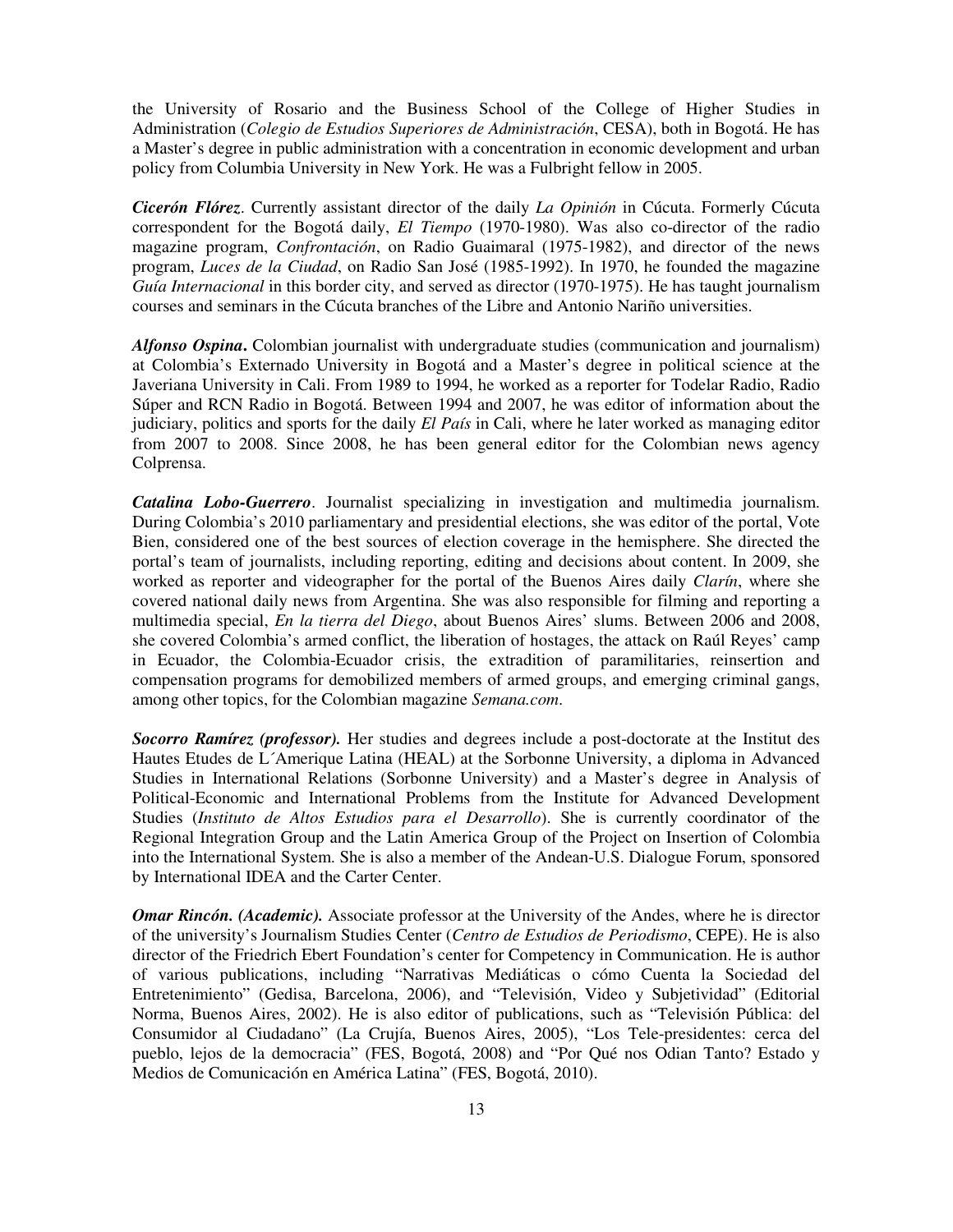### *Annex D Media Coverage*

### *La Opinión*:

http://www.laopinion.com.co/noticias/index.php?option=com\_content&task=view&id=372 784&Itemid=31

*El Universal*, Venezuela:

http://www.eluniversal.com/2011/02/15/pol\_ava\_periodistas-de-colom\_15A5165131.shtml

http://www.eluniversal.com/2011/02/15/pol\_ava\_periodistas-cuestion\_15A5168371.shtml

Simón Bolívar University:

http://www.unisimoncucuta.edu.co/index.php?option=com\_content&view=article&id=409: la-universidad-simon-bolivar-extension-cucuta-participo-en-el-primer-encuentrobinacional-de-periodistas-comunicadores-y-medios-de-lafrontera&catid=1:timas&Itemid=122

### *El Universal*:

http://politica.eluniversal.com/2011/05/11/periodistas-analizan-hoy-temas-comunes-entrecaracas-y-bogota.shtml

#### La *Opinión*:

http://www.laopinion.com.co/noticias/index.php?option=com\_content&task=view&id=372 997&Itemid=103

#### *Ultimas Noticias:*

http://www.ultimasnoticias.com.ve/Noticias/Actualidad/Denuncian-gran-guiso-de-la-FANen-la-frontera.asp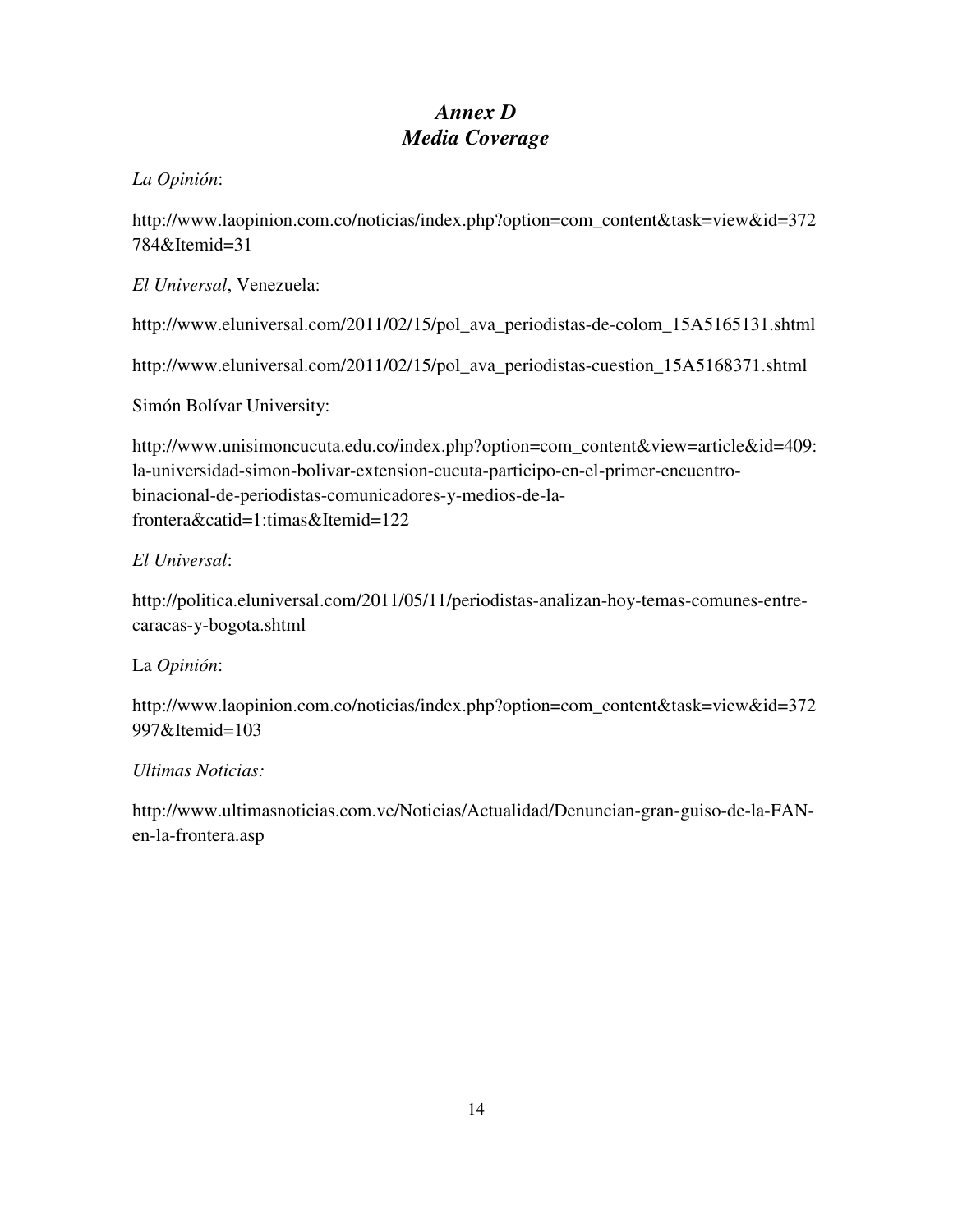### *Annex E. Georgia State University study of characteristics of binational media coverage (2007-2010***)**



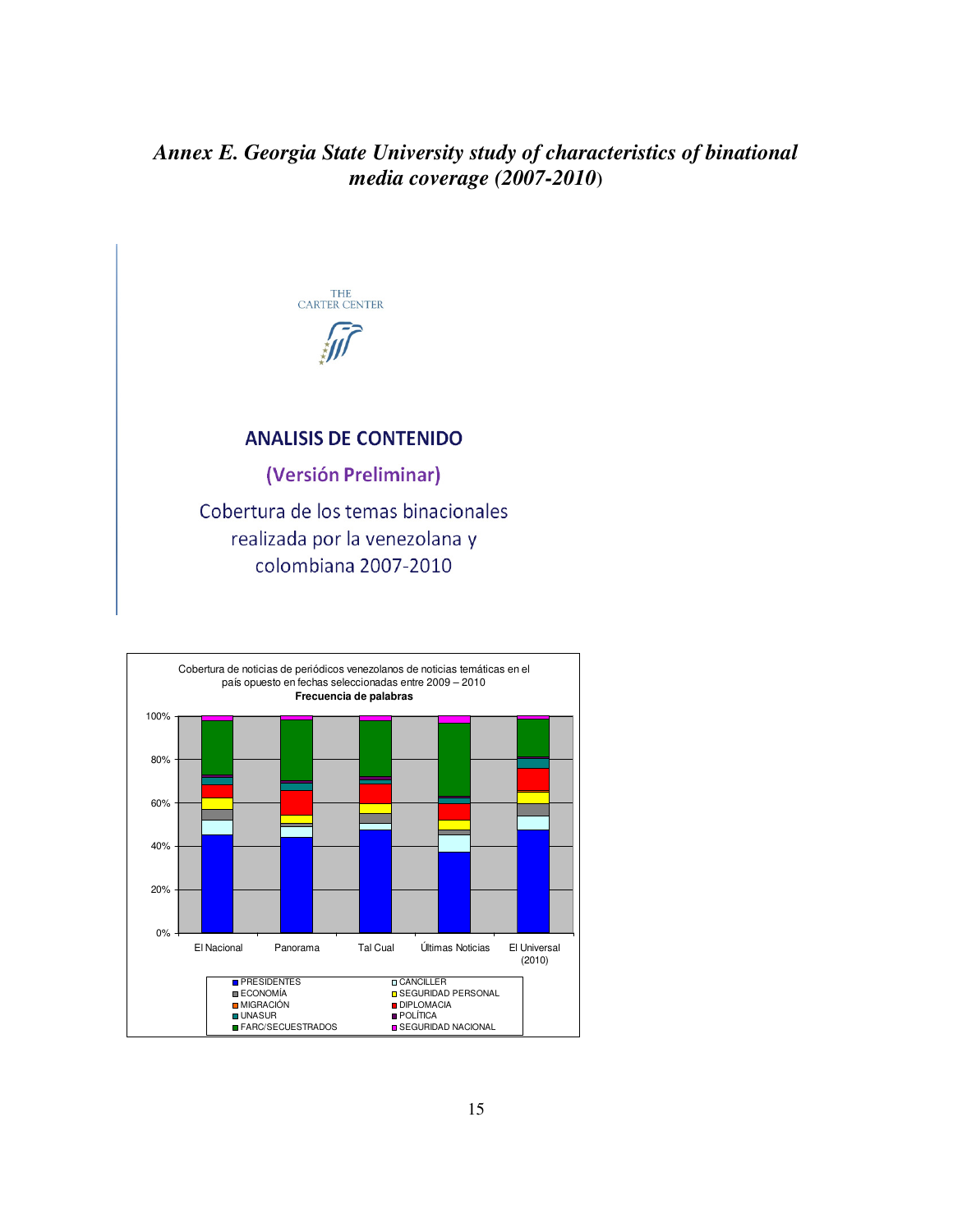

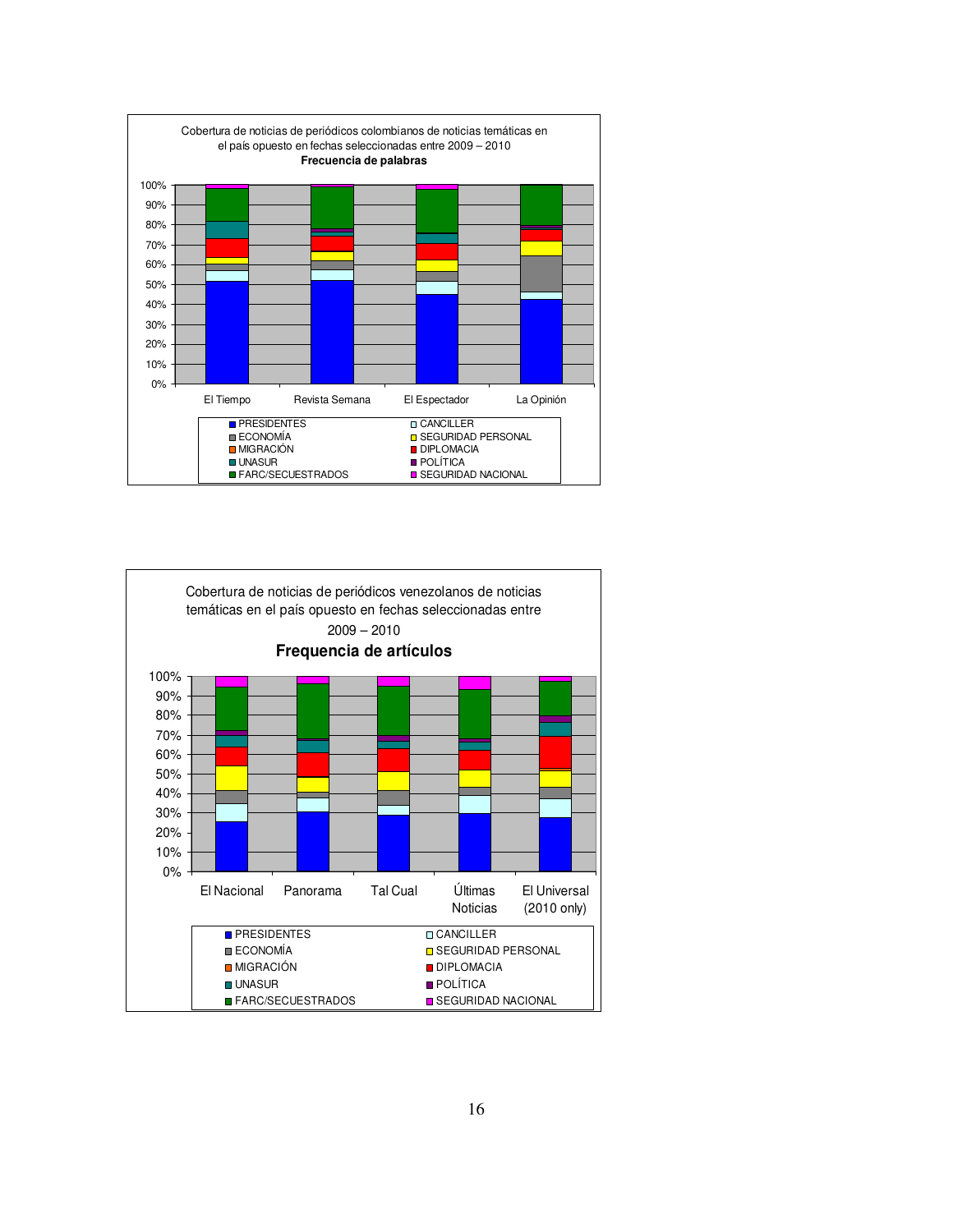





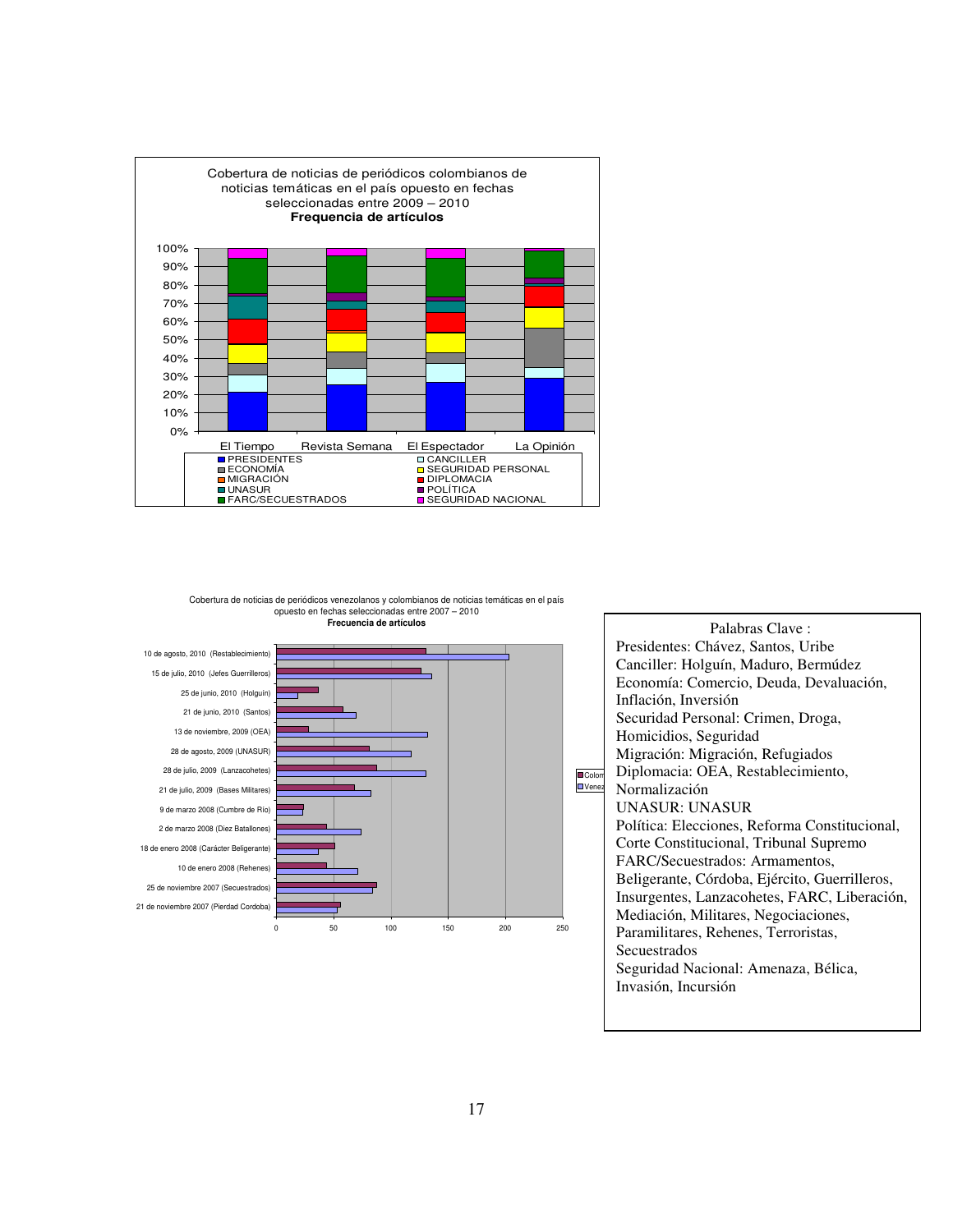

#### **Palabras Clave**

- **Presidentes:** Chávez, Santos, Uribe
- **Canciller:** Holguín, Maduro, Bermúdez
- **Economía:** Comercio, Deuda, Devaluación, Inflación, Inversión
- **Securidad Personal:** Crimen, Droga, Homicidios, Seguridad
- **Migración:** Migración, Refugiados • **Diplomacia:** OEA, Restablecimiento,
- Normalización
- **UNASUR:** UNASUR
- **Política:** Elecciones, Reforma Constitucional, Corte Constitucional, Tribunal Supremo
- **FARC/Secuestrados:** Armamentos, Beligerante, Córdoba, Ejército, Guerrilleros, Insurgentes, Lanzacohetes, FARC, Liberación, Mediación, Militares, Negociaciones, Paramilitares, Rehenes, Terroristas, Secuestrados
- **Seguridad Nacional:** Amenaza, Bélica, Invasión, Incursión